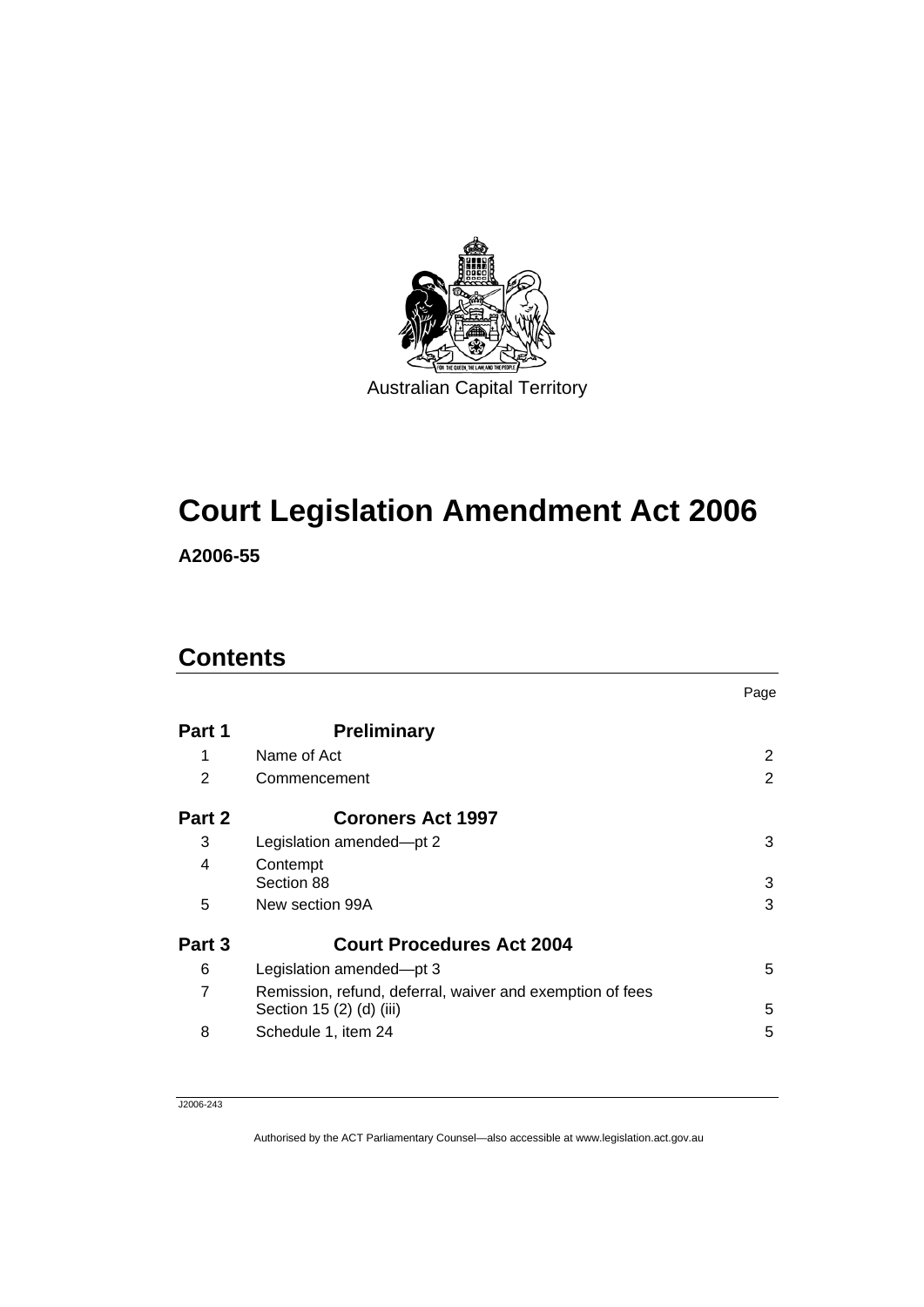|                 |                                                                                            | Page           |
|-----------------|--------------------------------------------------------------------------------------------|----------------|
| Part 4          | <b>Justice and Community Safety Legislation</b><br><b>Amendment Act 2006</b>               |                |
| 9               | Legislation amended-pt 4                                                                   | 6              |
| 10              | Schedule 2, part 2.23 (Magistrates Court Act 1930), amendment<br>2.129, new section 9B (4) | 6              |
| Part 5          | <b>Magistrates Court Act 1930</b>                                                          |                |
| 11              | Legislation amended-pt 5                                                                   | $\overline{7}$ |
| 12 <sup>2</sup> | Offences against Act-application of Criminal Code etc<br>Section 3A                        | $\overline{7}$ |
| 13              | Constitution of court<br>New section $4(4)$ to $(6)$                                       | $\overline{7}$ |
| 14              | Appeals to which div 3.10.2 applies<br>Section 208 (1) (b)                                 | $\overline{7}$ |
| 15              | Section 208 (1) (d)                                                                        | 8              |
| 16              | Appeals by way of orders to review<br>Section 219B (1) (f)                                 | 8              |
| 17              | Contempt in face of court<br>Section 290                                                   | 8              |
| 18              | New section 307                                                                            | 8              |
| 19              | Section 309                                                                                | 9              |
| 20              | Section 311                                                                                | 11             |

contents 2 Court Legislation Amendment Act 2006

A2006-55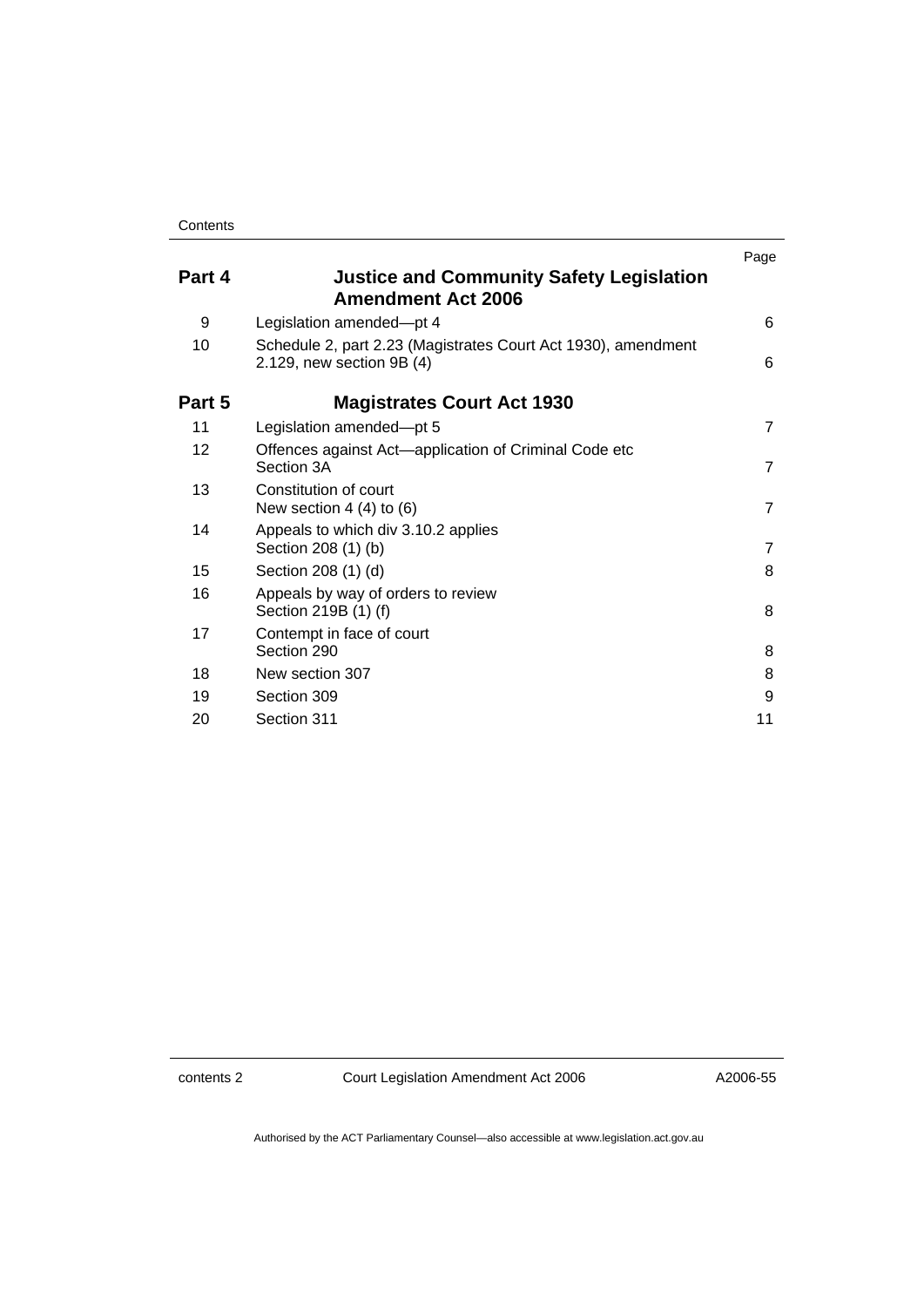

# **Court Legislation Amendment Act 2006**

**A2006-55** 

ׅ֚֡֡֡֡֬֝

An Act to amend various legislation about courts

The Legislative Assembly for the Australian Capital Territory enacts as follows:

J2006-243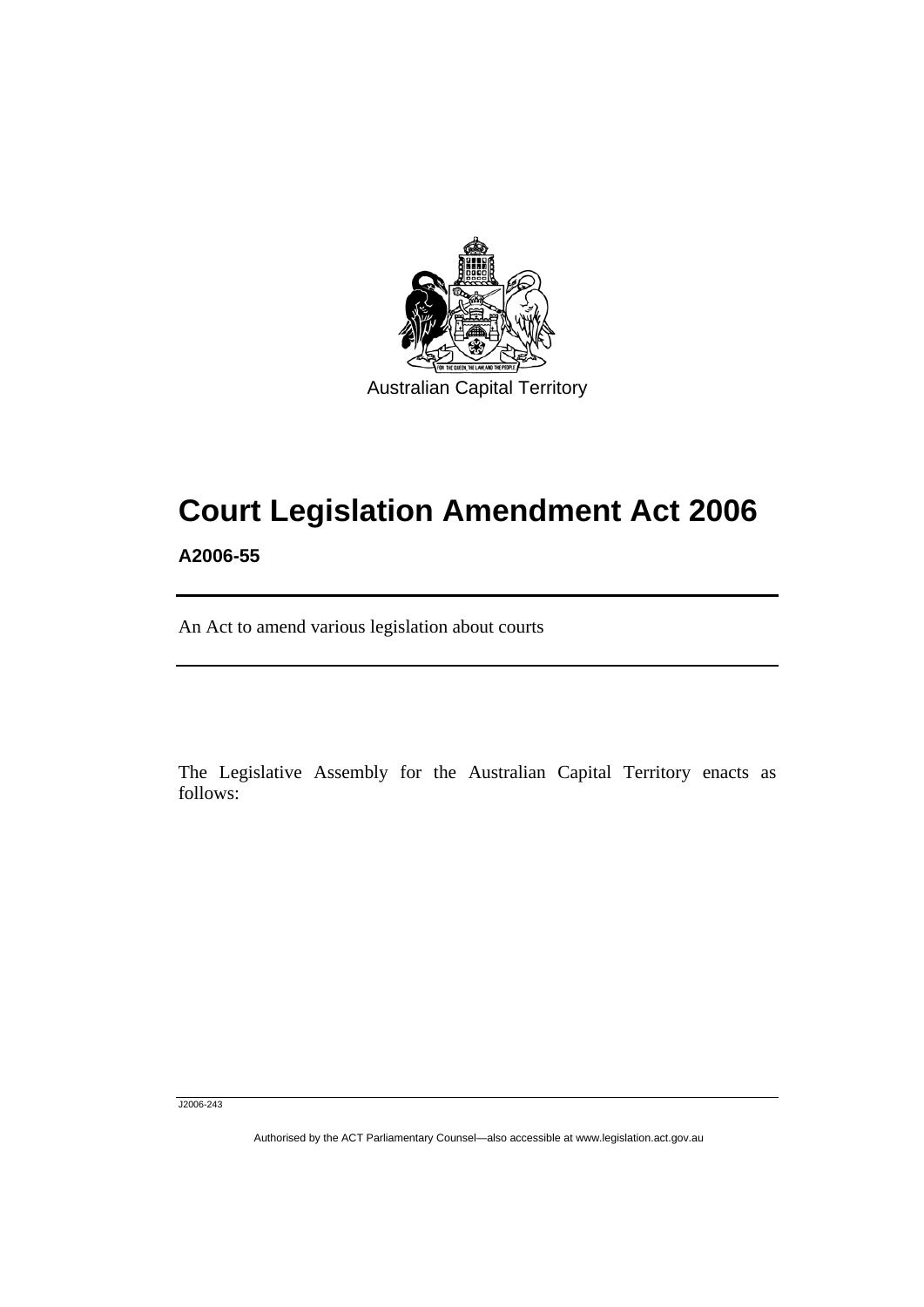#### Part 1 **Preliminary**

Section 1

# **Part 1** Preliminary

#### **1 Name of Act**

This Act is the *Court Legislation Amendment Act 2006*.

#### **2 Commencement**

This Act (other than part 4) commences on the day after its notification day.

- *Note 1* The naming and commencement provisions automatically commence on the notification day (see Legislation Act, s 75 (1)).
- *Note* 2 Part 4 commences on the commencement of the uncommenced law, the *Justice and Community Safety Legislation Amendment Act 2006*, sch 2, pt 2.23 (Magistrates Court Act 1930), which is 1 January 2007 (see Legislation Act, s 79A (Commencement of amendment of uncommenced law)).

page 2 Court Legislation Amendment Act 2006

A2006-55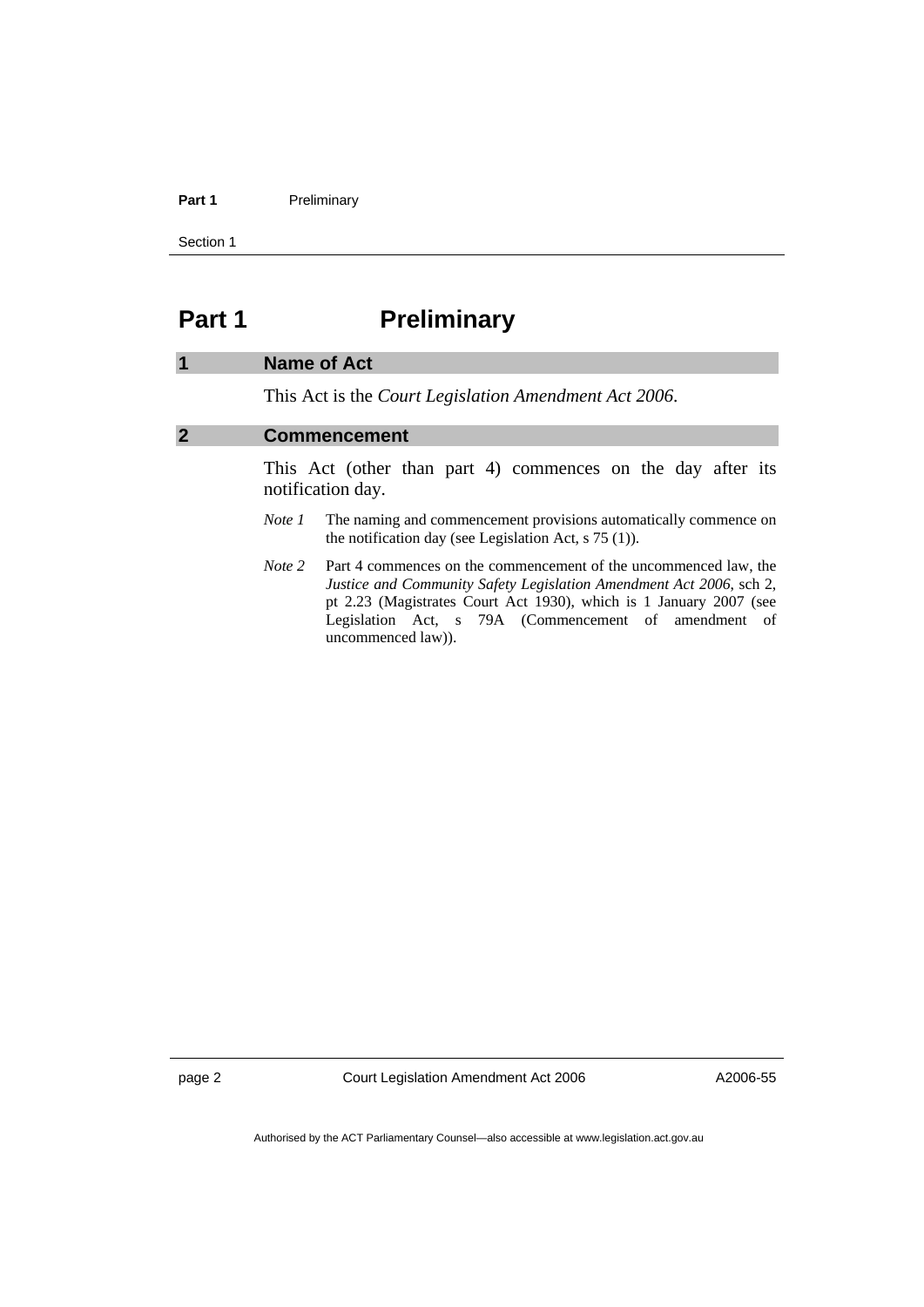# **Part 2 Coroners Act 1997**

#### **3 Legislation amended—pt 2**

This part amends the *Coroners Act 1997*.

#### **4 Contempt Section 88**

*omit* 

### **5 New section 99A**

*in part 10, insert* 

### **99A Contempt of Coroner's Court**

- (1) A person is in contempt of the Coroner's Court if the person—
	- (a) contravenes an order of the court or an undertaking given to the court; or
	- (b) commits a contempt in the face or in the hearing of the court; or
	- (c) commits any other contempt of court.

#### **Examples—par (b)**

- 1 insulting a coroner, the registrar or deputy registrar of the court, or any other court officer during the officer's sitting or attendance in court
- 2 interrupting a proceeding of the court or misbehaving in court
- 3 obstructing or assaulting someone in attendance in court
- 4 disobeying a direction of the court at the hearing of a proceeding
- *Note* An example is part of the Act, is not exhaustive and may extend, but does not limit, the meaning of the provision in which it appears (see Legislation Act, s 126 and s 132).

A2006-55

page 3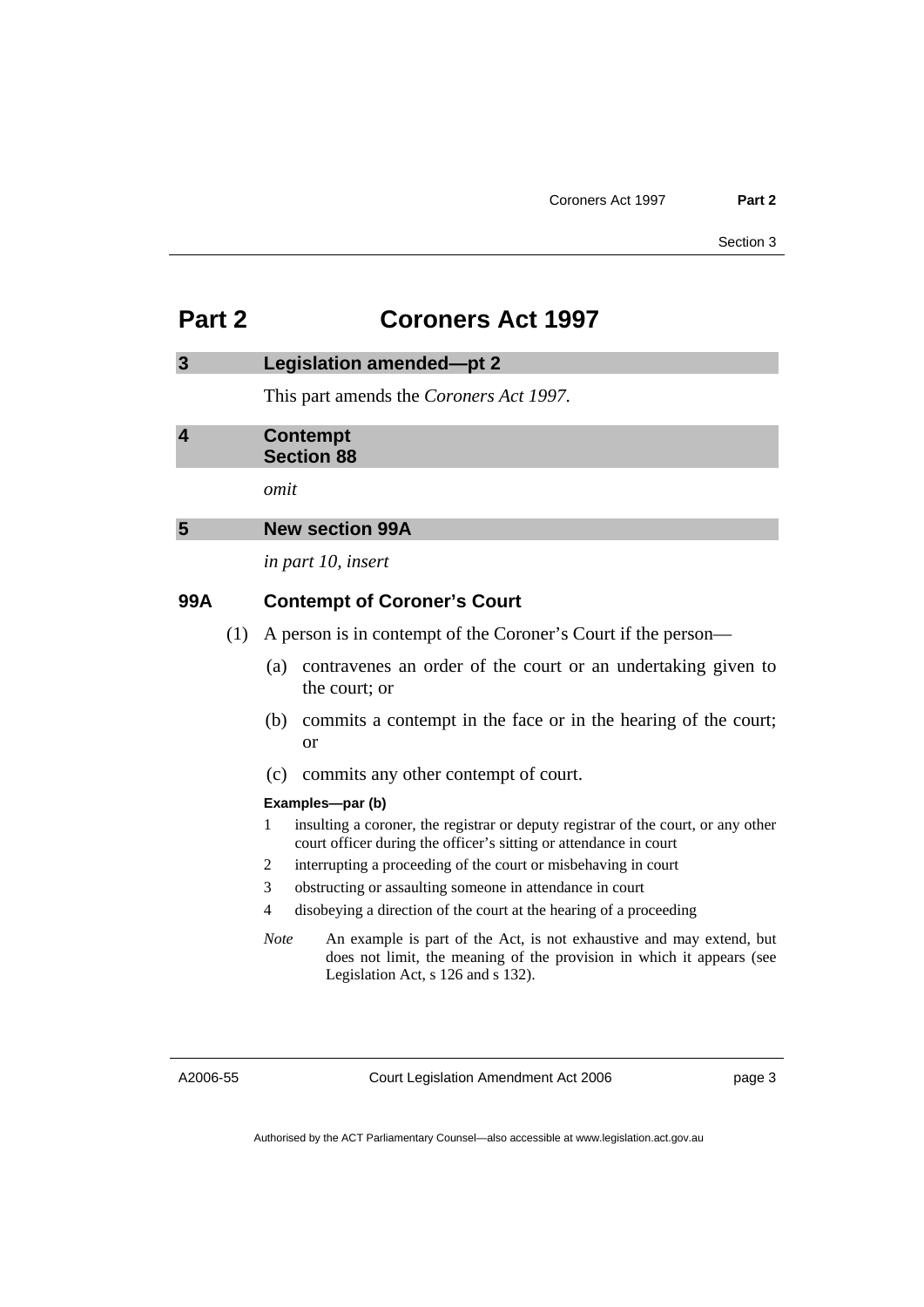#### **Part 2 Coroners Act 1997**

#### Section 5

- (2) The Coroner's Court has the same power to deal with contempt of the Coroner's Court as the Supreme Court has to deal with contempt of the Supreme Court.
- (3) However, a contempt mentioned in subsection (1) (a) may be dealt with as a contempt of court only if there is no other effective way to enforce the order or undertaking.
- (4) To remove any doubt, this section does not limit the Supreme Court's power to deal with contempt of the Coroner's Court.

page 4 Court Legislation Amendment Act 2006

A2006-55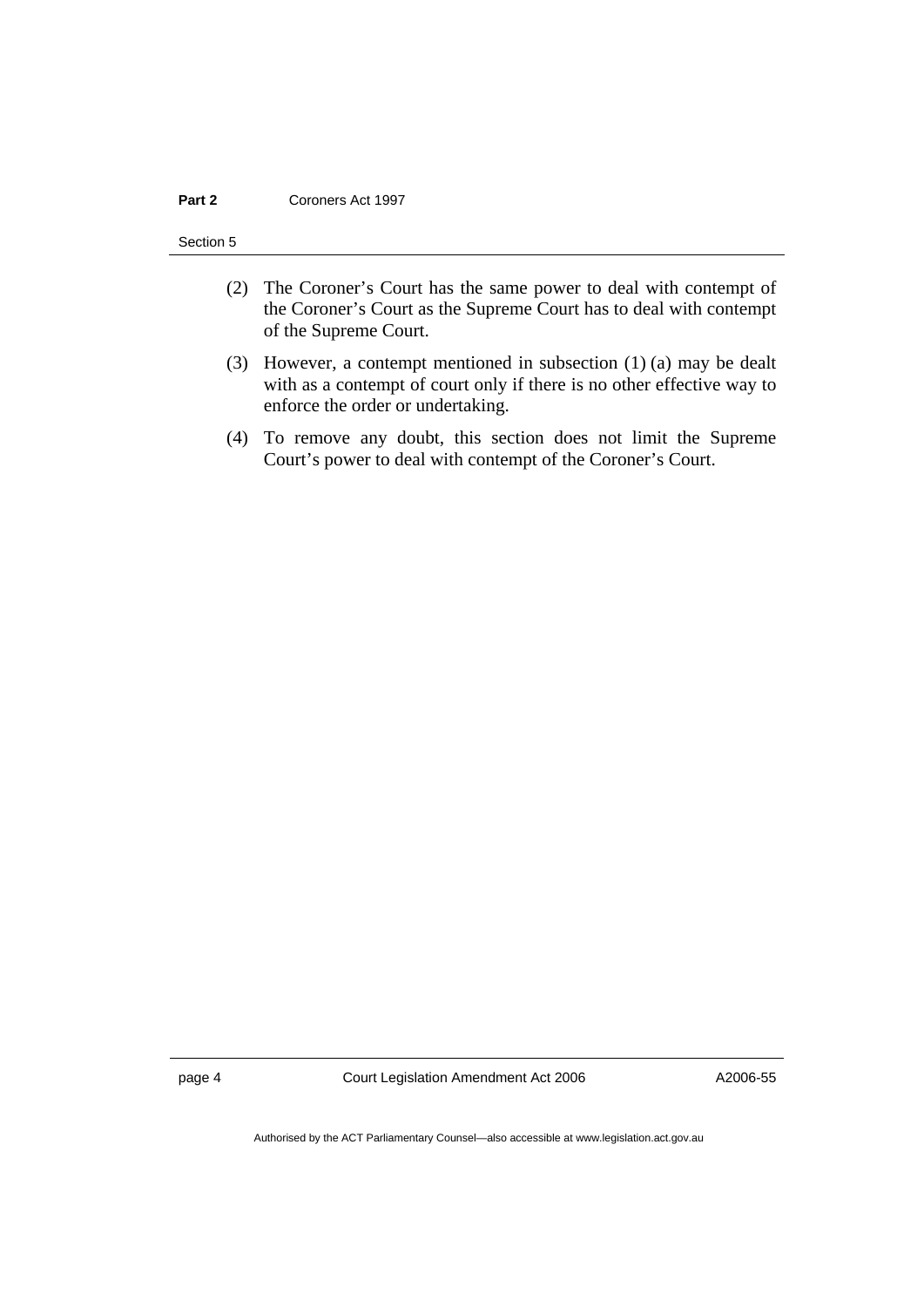# **Part 3 Court Procedures Act 2004**

#### **6 Legislation amended—pt 3**

This part amends the *Court Procedures Act 2004*.

### **7 Remission, refund, deferral, waiver and exemption of fees Section 15 (2) (d) (iii)**

*omit* 

#### **8 Schedule 1, item 24**

*substitute* 

#### **24 Contempt of court**

contempt of court, including, for example, the following:

- (a) contempt of the court as constituted other than by a judge or magistrate;
- (b) proceedings for failure to comply with orders, other than orders to pay an amount

A2006-55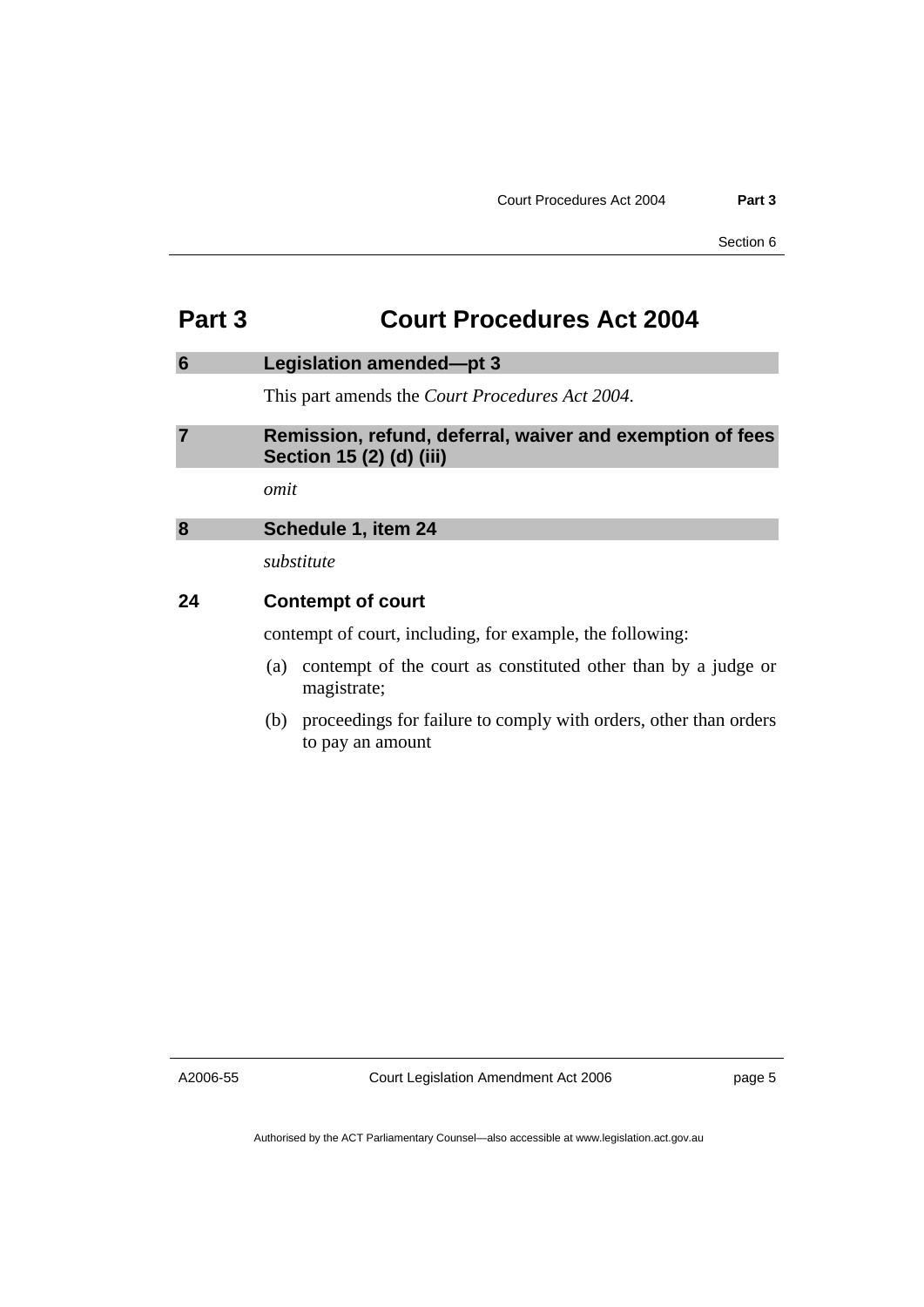#### **Part 4** Justice and Community Safety Legislation Amendment Act 2006

Section 9

# **Part 4 Justice and Community Safety Legislation Amendment Act 2006**

## **9 Legislation amended—pt 4**

This part amends the *Justice and Community Safety Legislation Amendment Act 2006*.

### **10 Schedule 2, part 2.23 (Magistrates Court Act 1930), amendment 2.129, new section 9B (4)**

*omit* 

page 6 Court Legislation Amendment Act 2006

A2006-55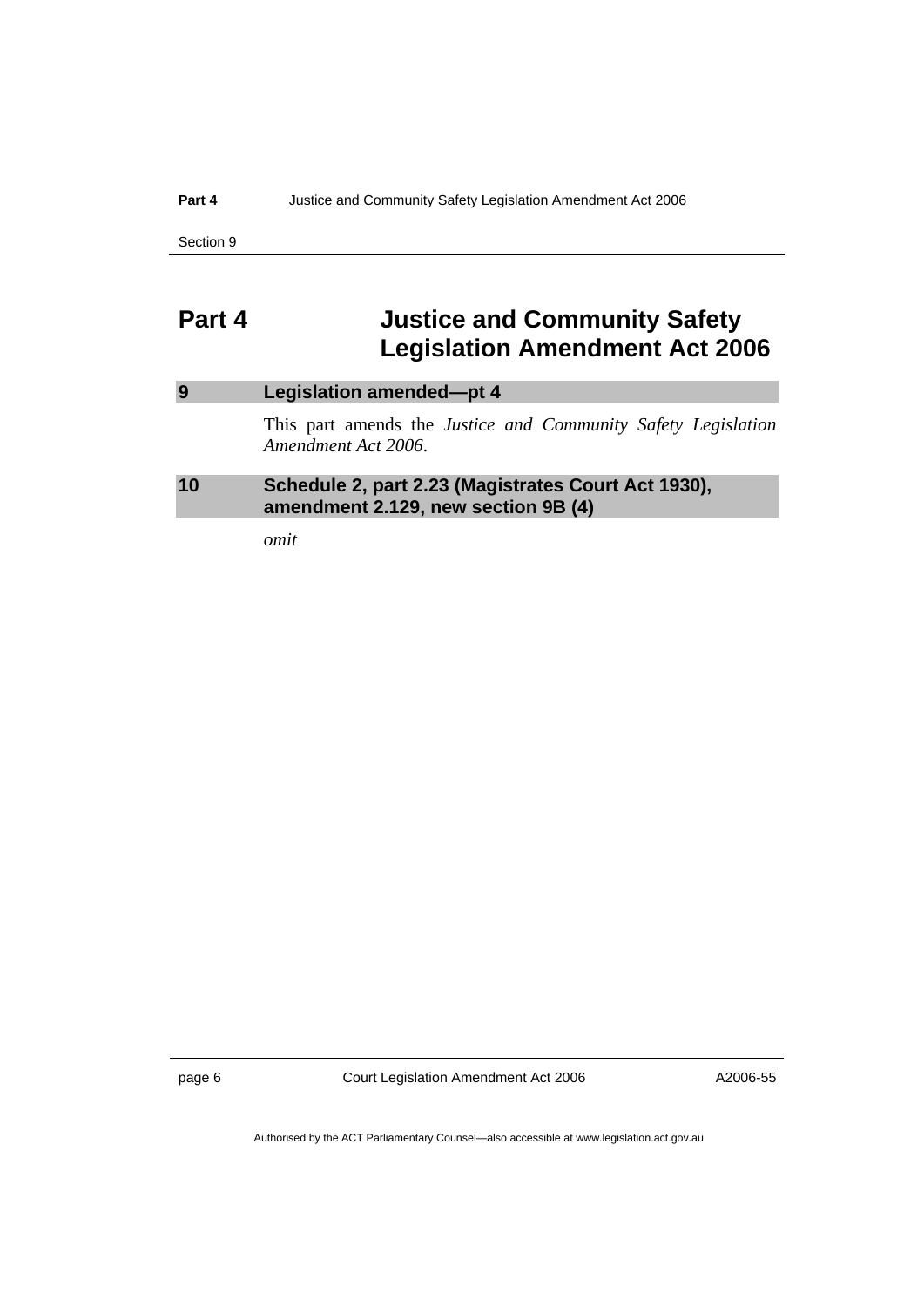# **Part 5 Magistrates Court Act 1930**

#### **11 Legislation amended—pt 5**

This part amends the *Magistrates Court Act 1930*.

#### **12 Offences against Act—application of Criminal Code etc Section 3A**

*omit* 

### **13 Constitution of court New section 4 (4) to (6)**

*insert* 

- (4) The rules may provide for the jurisdiction of the court otherwise exercisable by a magistrate to be exercised by the registrar, in the cases and subject to the conditions prescribed under the rules.
- (5) For the purposes of the exercise of jurisdiction given to the registrar under the rules, this Act has effect, subject to this section, as if the court consisted of the magistrates and the registrar.
- (6) In this section:

*registrar* includes deputy registrar.

### **14 Appeals to which div 3.10.2 applies Section 208 (1) (b)**

#### *substitute*

 (b) an appeal, by the person convicted, from a conviction for an offence dealt with by the Magistrates Court under this Act, part 3.6 (Proceedings for offences punishable summarily) or part 3.7 (Service and pleading by post for certain offences) or under the Crimes Act, section 375;

A2006-55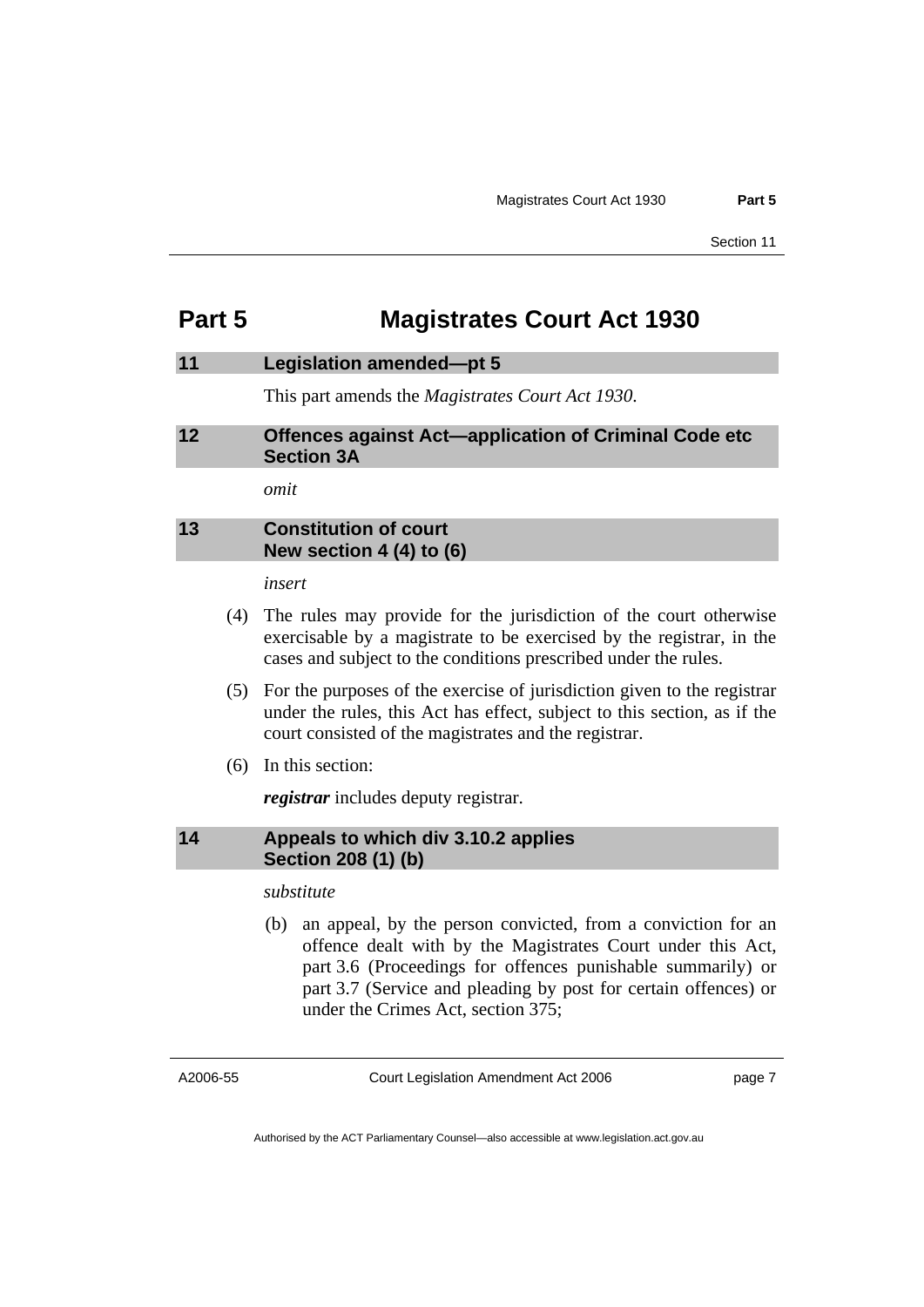#### **Part 5 Magistrates Court Act 1930**

Section 15

| Section 208 (1) (d) |  |  |
|---------------------|--|--|
|                     |  |  |

*omit* 

section 290,

#### **16 Appeals by way of orders to review Section 219B (1) (f)**

#### *substitute*

 (f) a sentence or penalty imposed by the Magistrates Court for an offence dealt with by that court under this Act, section 90A, part 3.6 or part 3.7 or under the Crimes Act, section 375.

#### **17 Contempt in face of court Section 290**

*omit* 

#### **18 New section 307**

*in part 5.2, insert* 

### **307 Contempt of court**

- (1) A person is in contempt of the Magistrates Court if the person—
	- (a) contravenes an order of the court or an undertaking given to the court; or
	- (b) commits a contempt in the face or in the hearing of the court; or

A2006-55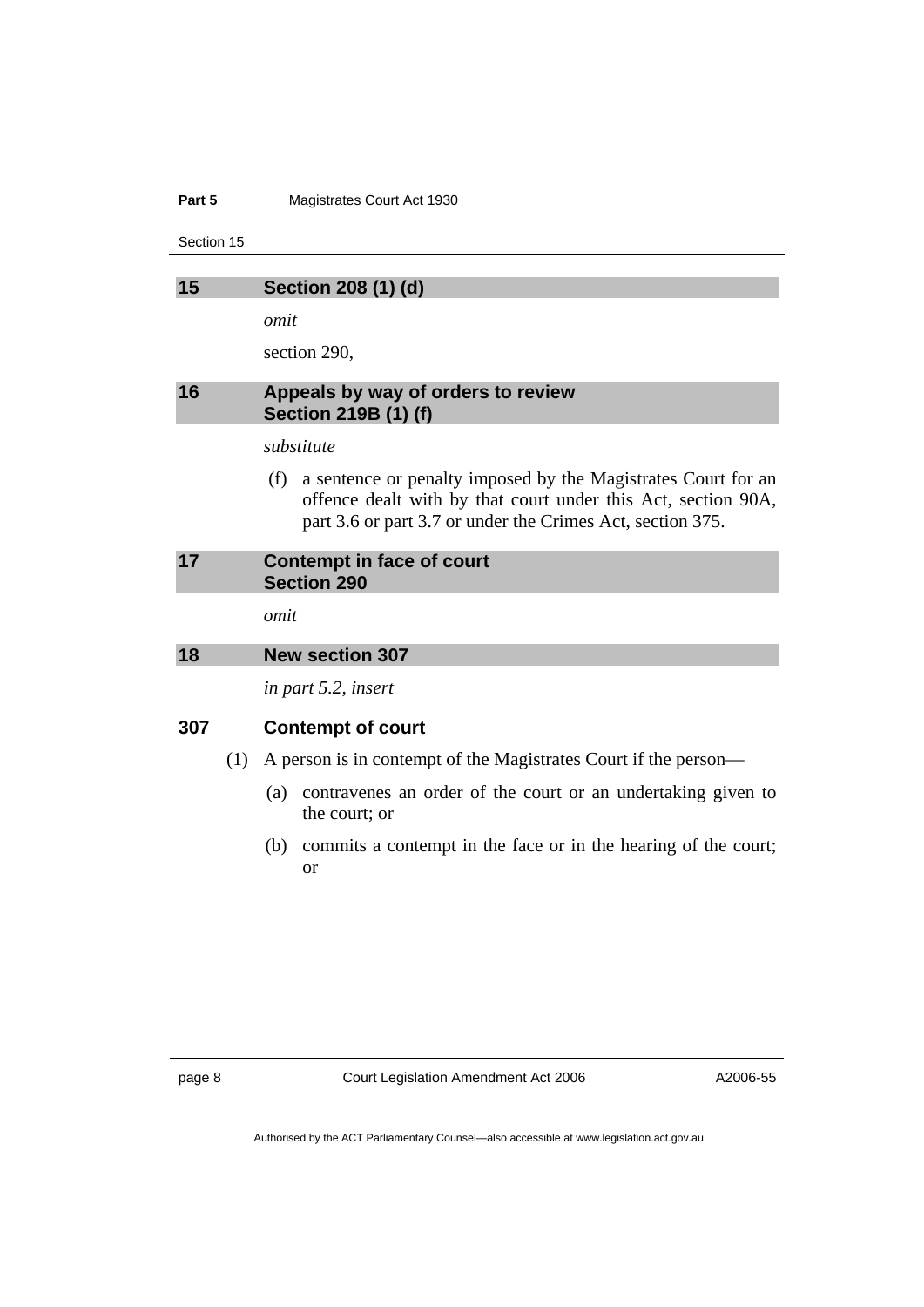(c) commits any other contempt of court.

#### **Examples—par (b)**

- 1 insulting a magistrate, the registrar, deputy registrar, bailiff or other court officer during the officer's sitting or attendance in court
- 2 interrupting a proceeding of the court or misbehaving in court
- 3 obstructing or assaulting someone in attendance in court
- 4 disobeying a direction of the court at the hearing of a proceeding
- *Note* An example is part of the Act, is not exhaustive and may extend, but does not limit, the meaning of the provision in which it appears (see Legislation Act, s 126 and s 132).
- (2) The Magistrates Court has the same power to deal with contempt of the Magistrates Court as the Supreme Court has to deal with contempt of the Supreme Court.
- (3) However, a contempt mentioned in subsection (1) (a) may be dealt with as a contempt of court only if there is no other effective way to enforce the order or undertaking.
- (4) To remove any doubt, this section does not limit the Supreme Court's power to deal with contempt of the Magistrates Court.

### **19 Section 309**

*substitute* 

### **309 Directions about procedure etc**

- (1) If the procedure for taking a step in a proceeding is not set out in this Act or the law under which the step is to be taken, the court may give a direction in relation to—
	- (a) the procedure to be followed in relation to the step; and
	- (b) any other relevant matter in relation to the step.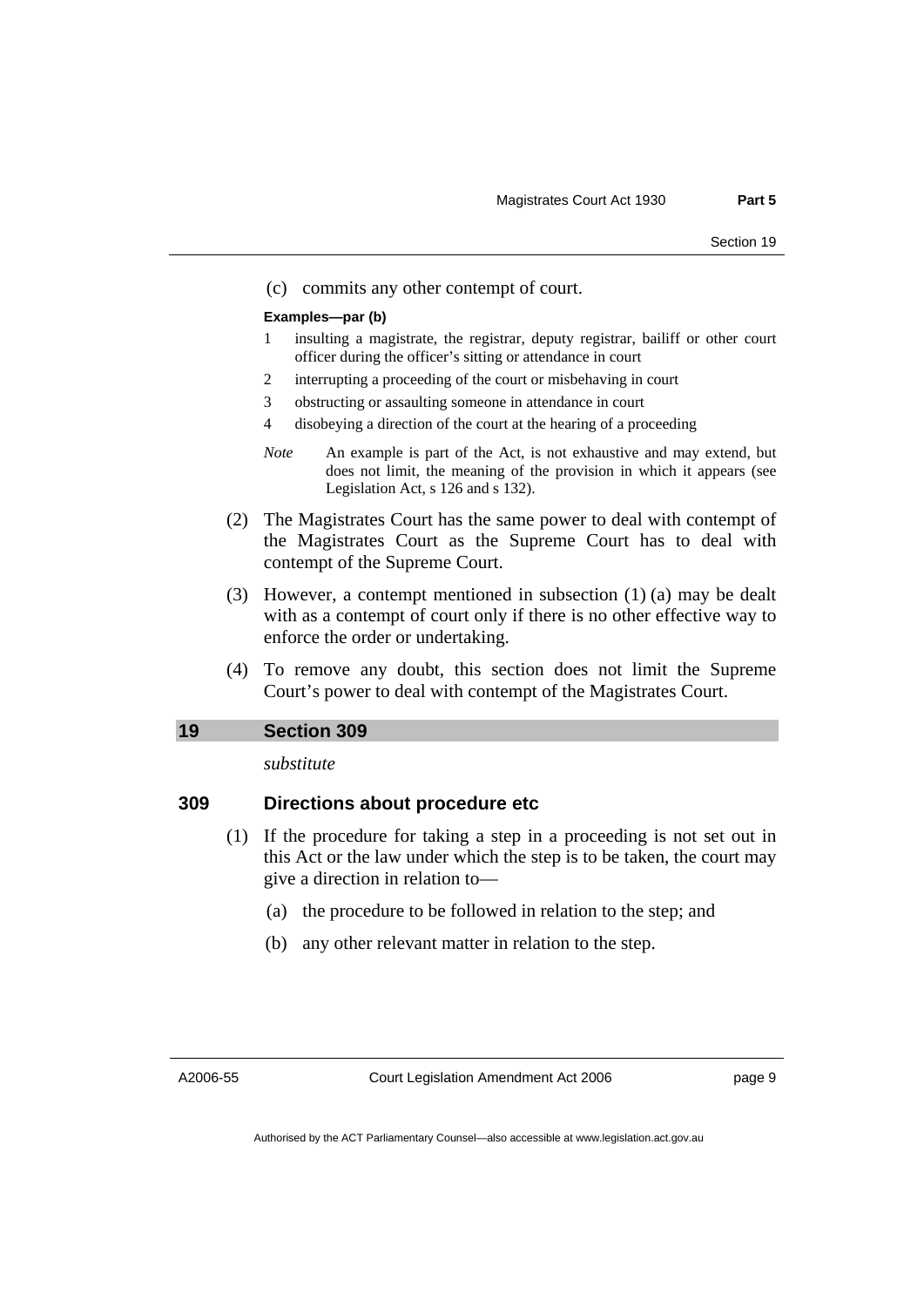#### **Part 5 Magistrates Court Act 1930**

Section 19

- (2) Without limiting subsection (1), the court may give a direction in relation to the procedure to be followed in relation to circle sentencing for certain Aboriginal or Torres Strait Islander offenders, and any other relevant matter in relation to circle sentencing.
- (3) To remove any doubt, a direction mentioned in subsection (2) is not taken to—
	- (a) establish a court; or
	- (b) limit the Magistrates Court's discretion in sentencing an offender.
- (4) In this section:

*Aboriginal or Torres Strait Islander offender* means an offender who—

- (a) is a descendant of an Aboriginal person or Torres Strait Islander; and
- (b) identifies as an Aboriginal person or Torres Strait Islander; and
- (c) is accepted as an Aboriginal person or Torres Strait Islander by an Aboriginal or Torres Strait Islander community.

*circle sentencing* means the step in a sentencing proceeding for involving members of the Aboriginal or Torres Strait Islander community and others in relation to the sentencing by the court.

page 10 Court Legislation Amendment Act 2006

A2006-55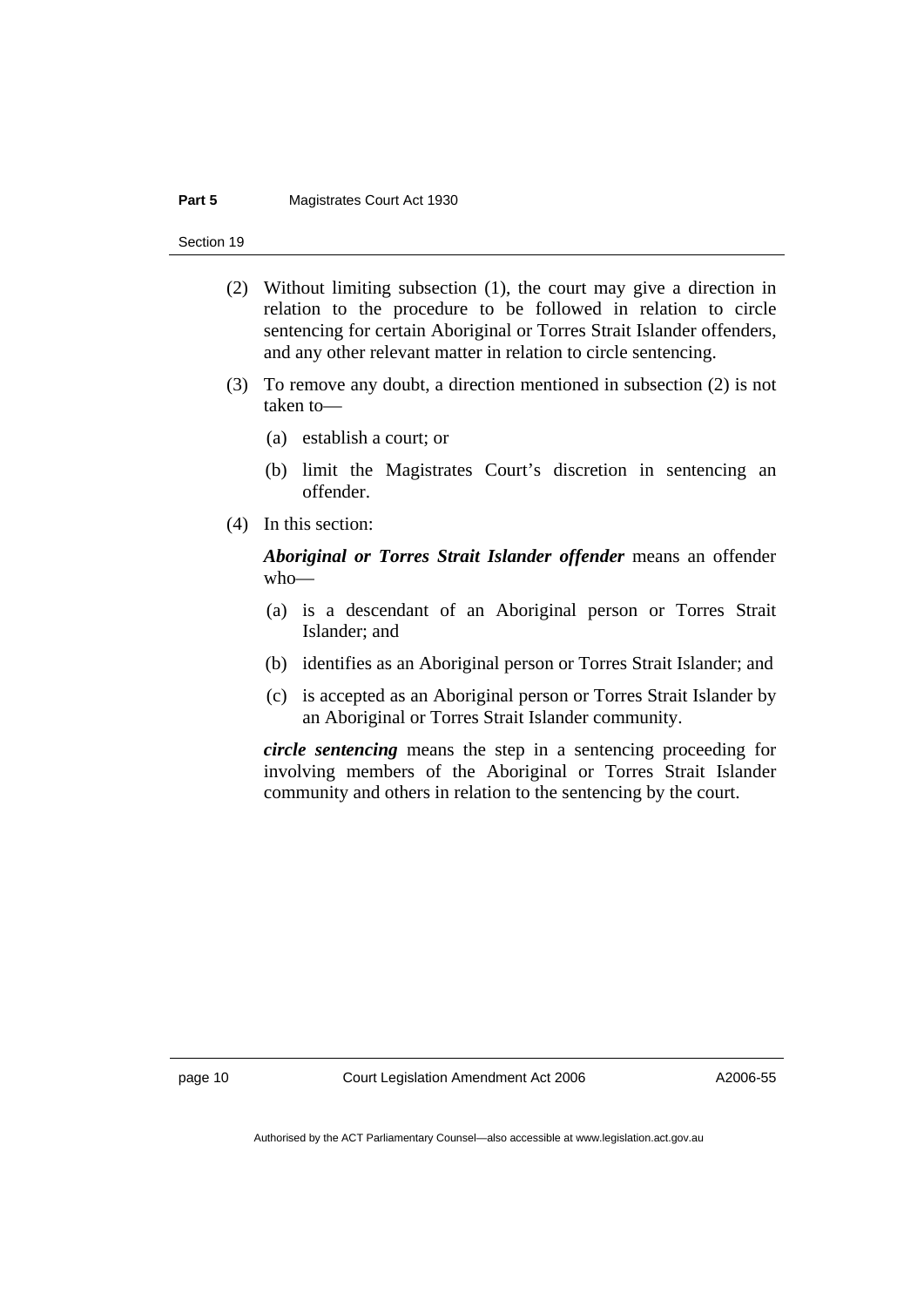#### **20 Section 311**

*substitute* 

#### **311 Appearance by audiovisual or audio links etc**

- (1) This section applies if, in relation to a proceeding or a part of a proceeding (the *relevant proceeding*), the court has—
	- (a) given a direction under the *Evidence (Miscellaneous Provisions) Act 1991*, section 20 (1) (Territory courts may take evidence and submissions from outside ACT); or
	- (b) made an order under the *Court Procedures Rules 2006*, rule 6703 (Evidence by telephone etc) about receiving evidence or submissions by telephone, video link or another form of communication in the proceeding.
- (2) If this section applies, a person who, in a relevant proceeding—
	- (a) is required or entitled to appear personally, whether as a party or as a witness; or
	- (b) is entitled to appear for another person;

may appear in the relevant proceeding and participate or give evidence in accordance with the direction or order.

- (3) A person who appears in a relevant proceeding in accordance with this section is taken to be before the court.
- (4) In this Act:

*appearance*, in relation to a proceeding and whether by a party or anyone else, includes appearance in accordance with this section if this section applies.

(5) In this section:

*proceeding* does not include a proceeding about bail.

A2006-55